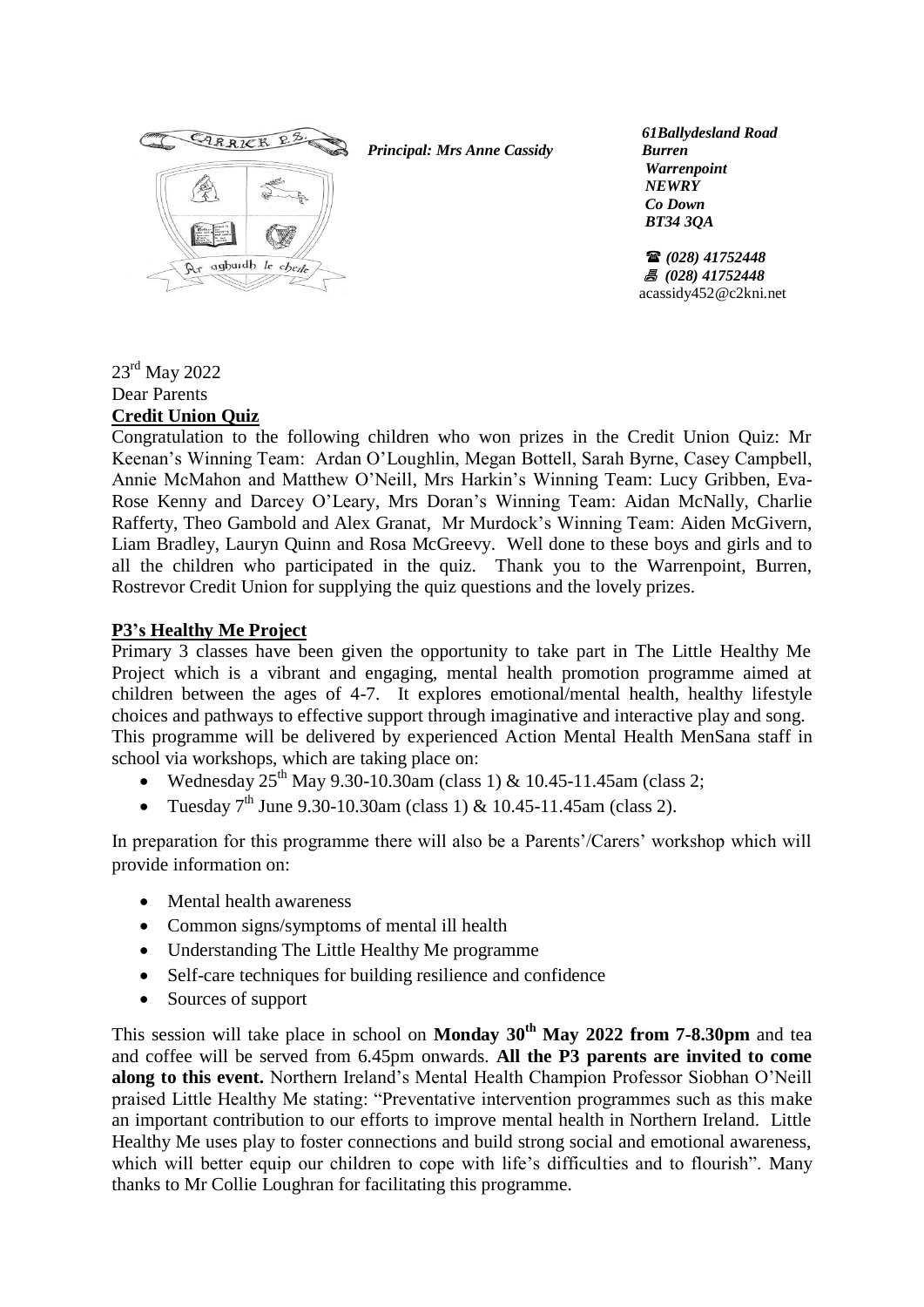### **Rights Respecting Week**

Rights Respecting Week took place from Monday  $16<sup>th</sup>$  2022 until Friday 20<sup>th</sup> May 2022 and the children were busy at a whole range of activities and took part in an art competition to raise the children's awareness and understanding of children's rights. Congratulations to all the boys and girls for making a great effort with their RRS activities and to the children who won the Rights Respecting Art Competition.

### **Mrs Brónach O'Grady**

As you may already know, Mrs Brónach O'Grady has had a new baby boy. Congratulations to Mr and Mrs O'Grady on the birth of baby Oisin.

#### **Gaelic Football News**

The boys and girls played their second league match against Saval on Friday  $20^{th}$  May 2022. The children all tried hard and played well despite the wet conditions. The boys won their matches and have qualified for the League Semi-Finals. The girls, who were missing three of their starting team due to injury, were narrowly beaten by Saval. Good luck to the boys in the Semi-Finals and also in the Connor McConville Tournament in early June.

### **Visit by Sam Maguire**

On Tuesday  $17<sup>th</sup>$  May the Sam Maguire Cup came to Carrick Primary School. The P4-7 children gathered in the assembly hall to welcome this historic cup into our school, and they got a chance to ask questions about the cup and its history. The children also got an opportunity to lift the Sam Maguire! Thanks to Mr Eamon Fegan and Mr Paul Fegan for organising this event.

#### **Visit by Art Cart to Carrick Primary School**

On Thursday  $19<sup>th</sup>$  May 2022 the Art Cart came to Carrick and the Primary 7 pupils enjoyed a range of art and technological activities. The children really enjoyed the opportunities offered to them and learned so much about animation and recording apps. Many thanks to NMDDC and Mrs Aveen McVeigh for facilitating this event.

# **Tennis Fundraising Day 10th June 2022**

The Friends of Carrick Committee members have organised a Tennis Fundraising Day on Friday  $10<sup>th</sup>$  June 2022. The School Councillors will be selling tennis resources each morning from 8.45-9.00am including tennis balls £1.50, foam balls £1.50, Biff Bats £1.50, plastic bats  $(f3)$  and Teloon tennis rackets  $(f10)$ . There are plenty of tennis resources for the children to use in school for PE lessons and to use on 10/6/22, so there is no need to buy anything unless they're needed. The children can bring in their own resources if they wish (with their name on everything please) to use for practice sessions and to use on the Tennis Day (10/06/22).

Thanks to the Friends of Carrick for all their fundraising efforts. The money raised last year has been used to buy beautiful new play resources and art resources. The children are really benefitting from these resources especially the paint boxes, easels, chalk and glitter. Thanks to all the parents for supporting the events organised by Friends of Carrick. The Annual General Meeting is due to take place on Monday 19<sup>th</sup> September 2022 at 7pm. New members are very welcome.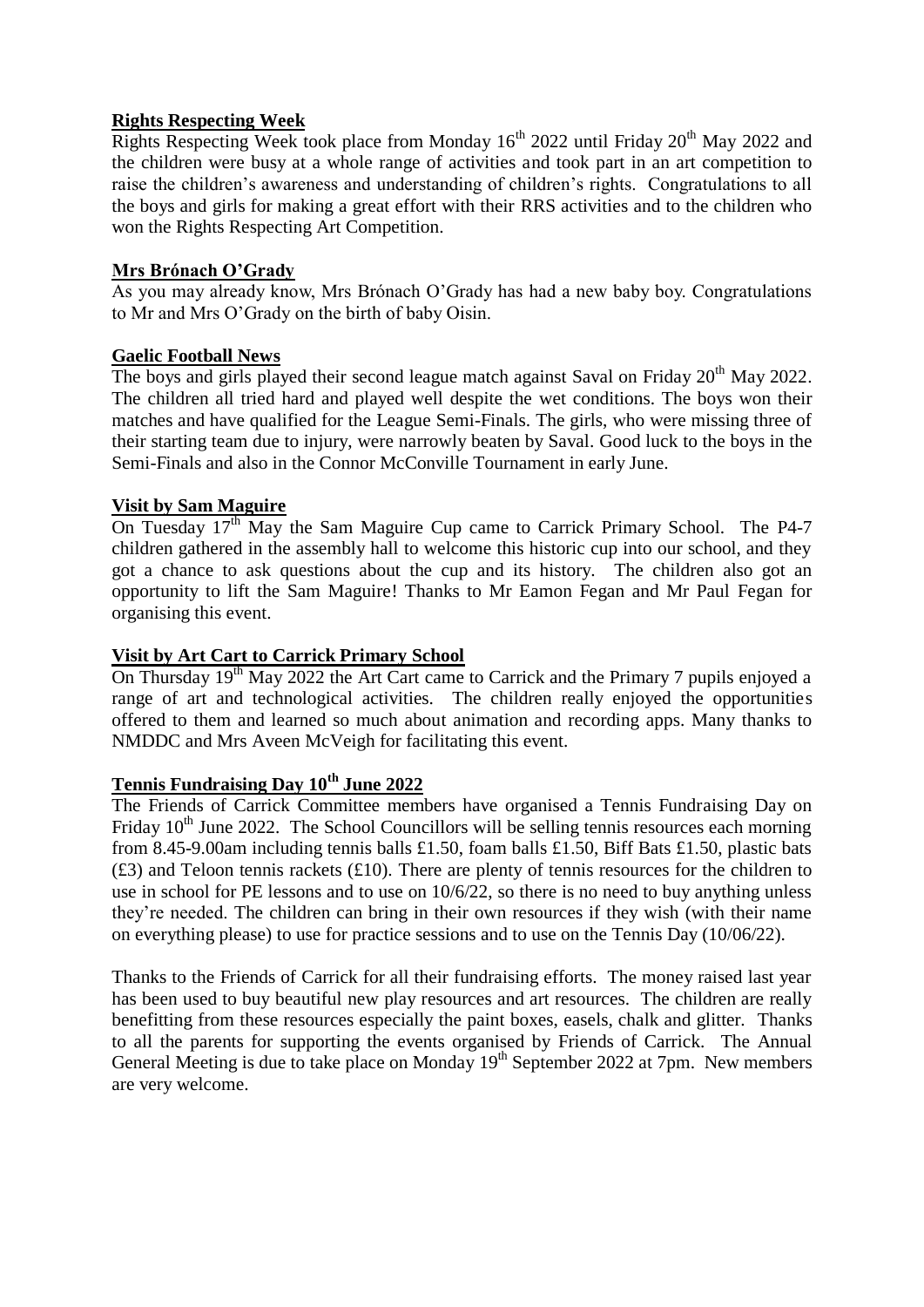# **Bolster Community Summer Scheme**

The Bolster Community has organised a Scamps Summer Scheme in St Patrick's Primary School, Newry from  $1^{st}$  August  $-5^{th}$  August 2022 from 8.45am  $-$  3.30pm at a cost of £30 per day with discount for additional children. Children can attend for 1 or more days. The activities planned include Arts and Crafts, Archery, Sports, Science Experiments, Assault Courses, Kite Making and Mindfulness. For more information, contact Paula on 028 308 35764.

# **Readathon**

The Primary 7 children are preparing for their Readathon on Tuesday  $31<sup>st</sup>$  May 2022. The children have been encouraged to read and/or listen to as many of the books listed below as they can and they will then compete in a quiz based on these books.

The P7 Readathon books include:

- Charlie and the Chocolate Factory by Roald Dahl
- Floods by Sally Prue
- Ancient Egypt by Fiona Macdonald
- The Paper Bag Princess by Robert Munsch
- The Iron Man by Ted Hughes
- The Twits by Roald Dahl
- The Dancing Bear by Michael Morpurgo
- Cup Winners by Martin Waddell
- The Hodgeheg by Dick King-Smith
- The Champion Storyteller Roald Dahl by Andrea Shavick

Best of luck to our Primary 7 pupils with their preparations for this event.

### **Sustrans Active School Travel Programme**

**Our Big Walk and Wheel Challenge took place between Monday 9th May and Friday 13th May 2022 and many of the children and staff completed this challenge successfully.**  During this week the children were invited to complete 10 Active Journeys to and from school, or after school. Each active journey was at least 15mins in duration. Well done to all those who participated. As a reward the children enjoyed "Double Break" on Tuesday  $17<sup>th</sup>$ May 2022.

Some of the P5 and P6 children were also involved in a Bike Skills event during this week, which was led by Mr Dave Wiggans (Sustrans Officer). The children really enjoyed the cycling workshops and learned so much about safe cycling.

# **Visit by Mr Declan Carville**

In May 2022 Mr Declan Carville visited the school and talked to the P4 children and P5 children (Mrs Fitzpatrick's Class) about writing stories. Mr Carville read extracts from his new book which is called, "The Rhythm of the Night" and features Warrenpoint Park. The children really enjoyed listening to Mr Carville and our young, budding writers benefitted from his words of inspiration. Many thanks to NMDDC for funding this event.

# **Sports Day 2022**

Our school's Sports Day will take place on Wednesday  $1<sup>st</sup>$  June 2022 (weather permitting) over at the club. The classes will walk over to the pitch and races normally begin about 9.30am and conclude about 11.30am for P1-P3 and about 12.00 noon for P4-P7 classes. Everyone is very welcome to attend.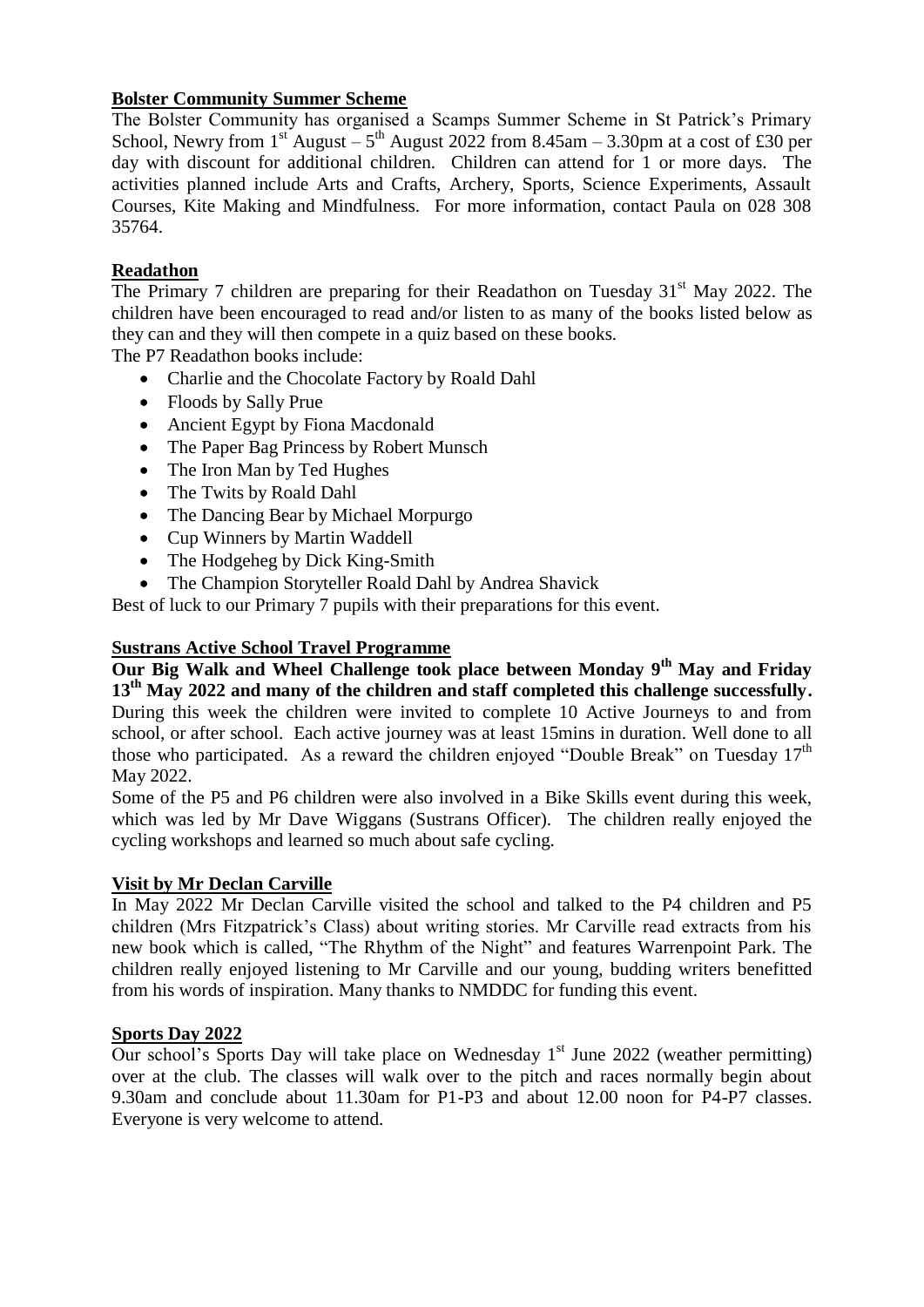# **P7 Pupils – Programme of Events**

As the Primary 7 children are in their last term in Carrick Primary School they will be busy with a whole range of activities and events including: Credit Union Quiz Growing Up Programme Transition Programme Townlands Walk Visit to Irwin's Ring Movie Day Picnic at the Pitch (lunch provided) Rounders Day (at St Mary's Club, Burren) Football Competitions Leavers' Mass Castlewellan Outdoor Pursuits Trip We wish the Primary 7 children the best of luck as they prepare to move to secondary school.

# **Puffin Crossing**

We are delighted that the Puffin Crossing between the Village Green and our school (along the Bridge Road) is now almost completed. This crossing will be very useful for children crossing over and back to the Village Green. Thanks again to the parents, staff, pupils and Governors for all their support and help with our application for this crossing.

# **Holidays June 2022**

**June**

Thursday 02/06/22 School Development Day 4 (Children on Holiday) Friday 03/06/22 School Development Day 5 (Children on Holiday) Carrick Primary School is due to close for the Summer Holidays at 12 noon on Thursday  $30<sup>th</sup>$ June 2022.

# **Confirmation and Communion Ceremonies**

- First Holy Communion took place on Saturday  $7<sup>th</sup>$  May 2022 at 11.00am (Mrs O'Hare's Class) and Saturday  $7<sup>th</sup>$  May 2022 at 1.00pm (Mrs O'Grady's/Mrs C Kelly's Class). Well done to the boys and girls who worked so hard in preparation for this Sacrament.
- Confirmation will take place on Thursday  $26<sup>th</sup>$  May 2022 at 6pm (Mr Murdock's Class) and on Friday  $27<sup>th</sup>$  May 2022 at 6pm (Mr Doran's Class).

Well done to our P7 classes who have worked very diligently in preparation for their Confirmation.

# **Awards**

On Thursday  $16<sup>th</sup>$  June 2022 we will be holding our annual Awards Day. These awards complement our Awards Programme which runs throughout the school year and includes weekly and monthly awards, including Student of the Month Awards, ICT Awards, Easy Read Awards, Star Awards and Best Group Awards. Well done to all the boys and girls who have won awards throughout the year.

# **School Dinners**

The cost of a school dinner is £2.60 per day or £13 per week. Please send in dinner money each Monday and please make cheques payable to Carrick Primary School. Prompt payment is very much appreciated.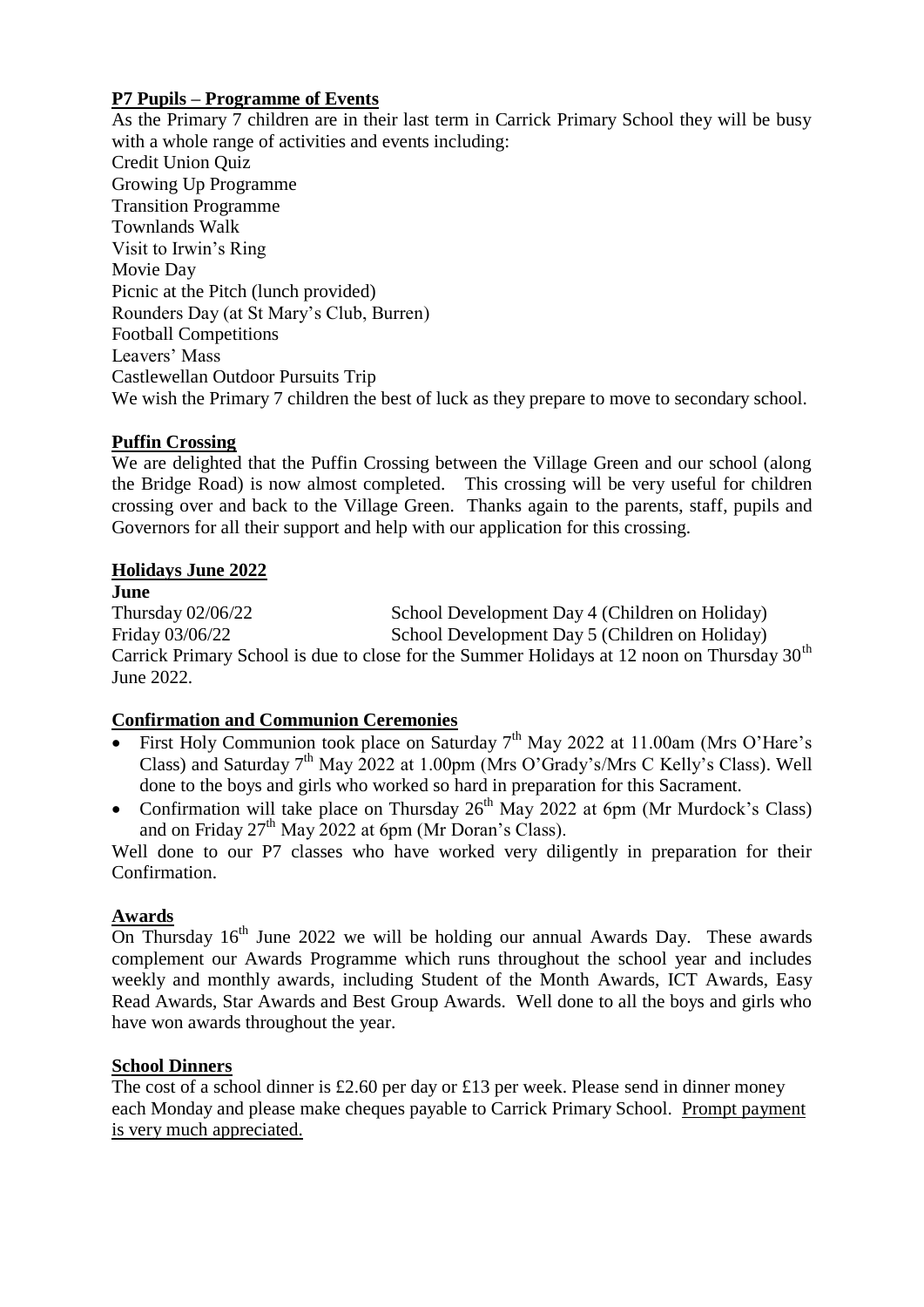# **Free School Meals/ Uniform/PE Uniform Assistance Application Forms**

Please see the Education Authority's website for information about free school meals/uniform allowances/PE uniform assistance. Additional information and help are available from the office for parents who wish to apply for meals and/or uniform assistance. Please apply even if there is only a small chance of success, as the school budget increases significantly if more children are receiving free school meals.

### **Child Protection and Safeguarding**

Mrs Claire Kelly is the Designated Teacher for Child Protection/Safeguarding while Mrs Patricia McPolin and Mr David Keenan are the Deputy Designated Teachers for Child Protection/Safeguarding. Please contact the Designated Teachers or any member of staff if you have any concerns re Child Protection/ Safeguarding.

# **Health Needs**

**Children in the Primary 2, 4, 5 and 6 year groups have severe nut allergies. Reactions can be fatal.** Consequently, we would ask you to avoid sending in nuts or nut products and would appreciate your co-operation with regard to this matter. If your child develops any allergies and/or any medical complaints during the course of the year, please let us know as soon as possible, so that we can take any necessary action.

### **Traffic at Hometime**

Can we ask all those dropping off or collecting children at the school, to be extra careful and **to observe the normal rules of a roundabout.** We appreciate that it can be very frustrating having to wait in the queue until the traffic moves on, but we would ask everyone to exercise caution so as to try and avoid accidents.

#### **McAnulty's Bus**

McAnulty's bus runs from the bottom of the Bridal Loanan, Warrenpoint (Leaving at 8.30am) and travels along the Upper Dromore Rd and up Milltown Street to Carrick Primary School each morning. In the afternoon, the bus leaves the school at 2.40pm and goes as far as St. Mark's High School. If you would like more information about this bus service, please contact McAnulty's on 028 417 52228.

#### **Parking Spaces for Disabled Drivers**

We would like to ask all drivers to remember to always leave at least 1 disabled parking space free, at the front of the school, for disabled drivers. We would really appreciate your cooperation with this matter.

#### **Road Safety**

We are asking parents to reinforce road and vehicle safety messages at home, particularly in relation to wearing seatbelts on the bus and in the car and crossing roads safely.

#### **Lego and Books**

There has been a great resurgence in the children's interest in Lego. If any family has any Lego or books which they no longer want, the school would certainly be able to put these resources to good use. Any donations would be very much appreciated. Thank you to all those families who have already sent in donations of books and lego.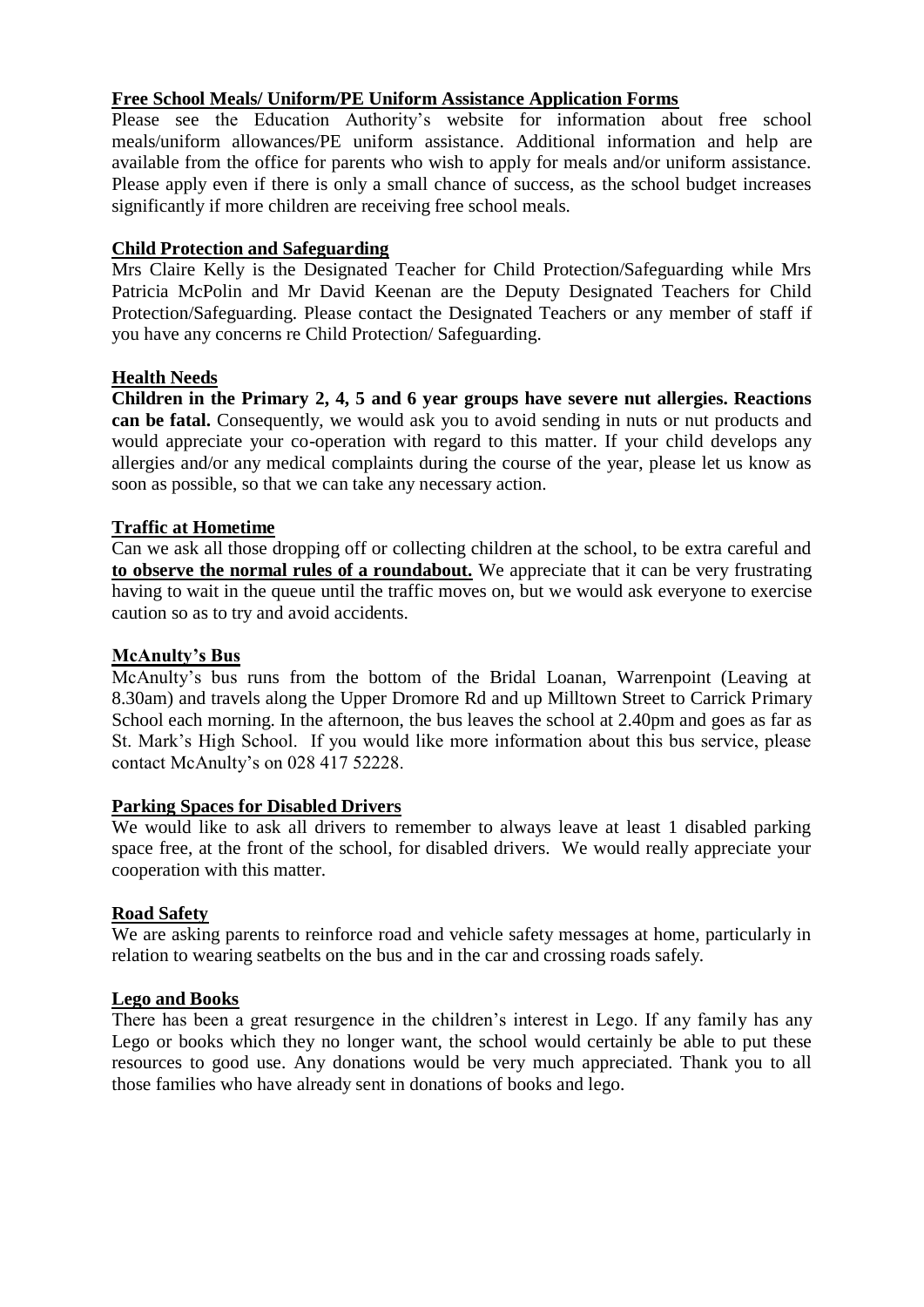### **Contact Numbers**

**We are currently updating our contact numbers on the school's computer system and would ask parents to inform the school of any changes in addresses, home telephone numbers, work telephone numbers and/or mobile numbers.**

### **Early Exits**

If a child is taken out of school early, could parents please: send in a note to inform the teacher or ring the school secretary; call at the office to collect your child; and also sign the exit book.

#### **Burren Football Gear**

Football gear for St Mary's Club, Burren is available from Mr James McGrath (07720812991).

### **Easy Fundraising**

Thank you for all those who have helped to raise funds for Carrick Primary School since October 2017 through the Easy Fundraising Scheme. We currently have over 100 supporters. Remember you can book hotels, flights, holiday tickets and can buy from many retailers including Tesco, Sainsbury, Amazon and make money for Carrick Primary School.

It's as easy as  $1, 2, 3...$ 

- 1. Go to<https://www.easyfundraising.org.uk/causes/friendscarrickps/> and join for free.
- 2. Every time you shop online, go to easyfundraising first, to find the site you want and start shopping.
- 3. After you have checked out, that retailer will make a donation to your good cause for no extra cost whatsoever!

Another option is to:

- 1. Go into your App Store;
- 2. Search Easy Fundraising;
- 3. Download;
- 4. Create an Account/Log in;
- 5. Click "Support a good cause";
- 6. Search Carrick Primary School; and
- 7. Click Support

There are no catches or hidden charges and Carrick Primary School would be really grateful for your donations. If you experience any difficulty registering with easyfundraising, please contact the school and we will be happy to assist.

#### **Archived Videos**

We have archived videos of over 34 school plays and events from 1994 onwards. These are available via the internet. Please google Carrick Primary School Vimeo to access these lovely memories!

#### **Extra-Curricular Activities**

During Term 2 the following extra-curricular activities will be available: Mondays P4-7 Soccer 3.00-4.00pm

| $MUUUUQYS = I + 7$    |  | $J.UU$ -4. $U$ U $\mu$ III |
|-----------------------|--|----------------------------|
| Tuesdays P4-7 Art     |  | $3.00 - 4.00$ pm           |
| Wednesday P4-7 Soccer |  | $3.00 - 4.00$ pm           |